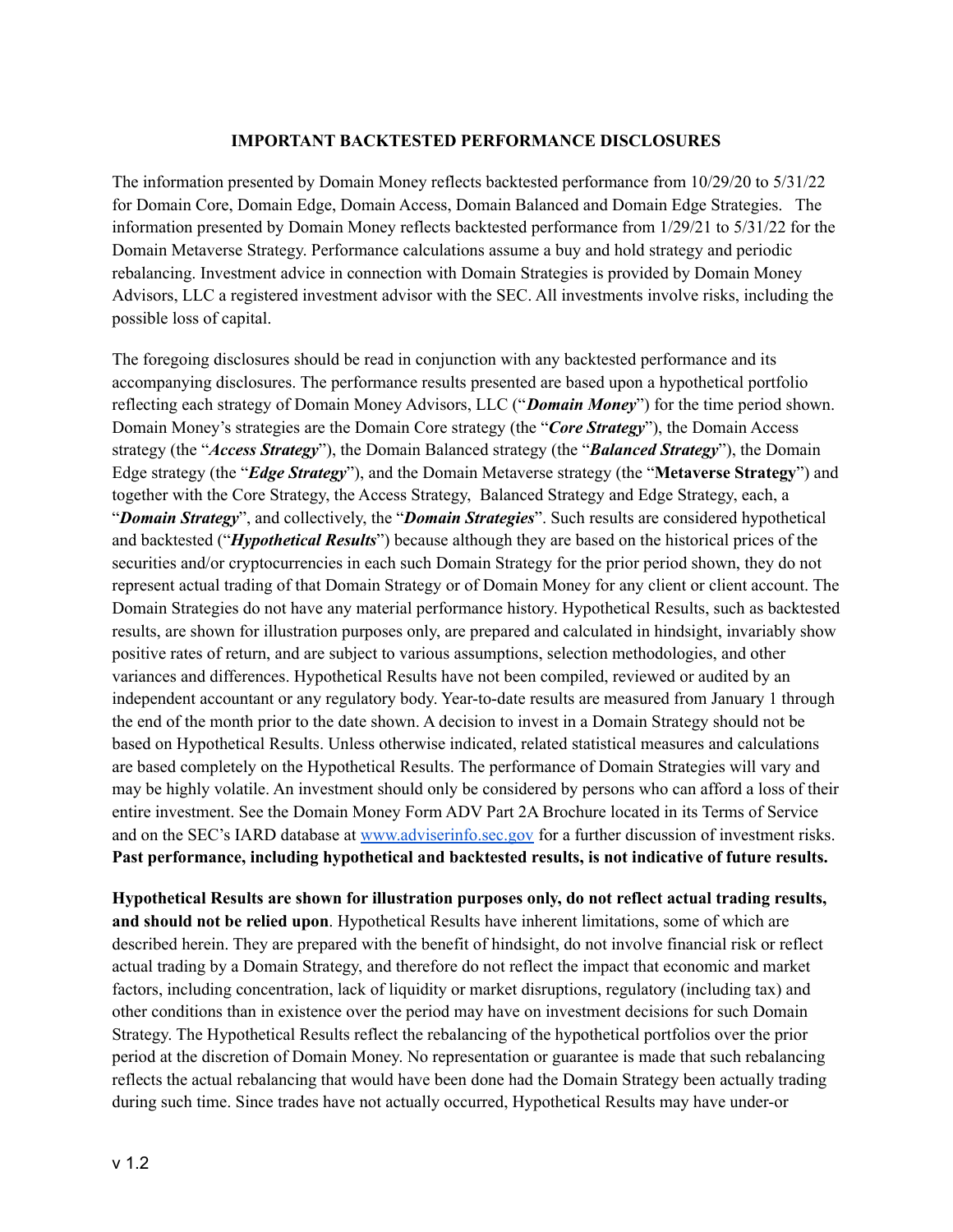over-compensated for the impact, if any, of certain market factors. In fact, there are frequently sharp differences between Hypothetical Results and the actual results of the strategies they reflect. Clients should be wary and not place undue importance or reliance on Hypothetical Results and review actual trading results.

No representation is made as to the reasonableness, accuracy or timeliness of the calculations, methodologies or assumptions underlying the Hypothetical Results or that all assumptions used in achieving the results have been utilized equally or appropriately, or that other assumptions should not have been used or would have been more accurate or representative. Changes in the assumptions, selection methodologies, and characteristics would have a material impact on the Hypothetical Results and other statistical information based on the Hypothetical Results. Domain Strategies may change over time in the discretion of Domain Money, including changes in the securities or cryptocurrencies in such strategy and/or their allocations, and such changes, either by themselves or cumulatively, may not be fully or partly reflected in the Hypothetical Results. To the extent there are any material differences between Domain Money's current and future management of any Domain Strategy and the investment strategy as reflected in the Hypothetical Results, the Hypothetical Results will no longer be as representative, and their illustration value will decrease substantially. No assurance can be given that market, economic or other factors may not cause Domain Money to make such modifications to the Domain Strategies over time, which changes may result in material changes to the Hypothetical Results, which depending on the extent of the changes may reduce the representativeness and illustrative usefulness of the Hypothetical Results.

Investment decisions reflected in the Hypothetical Results were not made using the Domain Strategies under actual market conditions, and therefore cannot completely account for the impact of financial risk or other factors on the manner in which a Domain Strategy would have been managed. For example, the ability to withstand losses or to adhere to a particular trading strategy or program in spite of trading losses are material points which can also adversely affect actual trading results. There are numerous other factors related to the markets in general or to the implementation of any specific trading strategy or program in particular which cannot be fully accounted for in the preparation of the Hypothetical Results and all of which can adversely affect actual trading results. No representation is made that a Domain Strategy's performance would have been the same as the related Hypothetical Results had the Domain Strategy been in existence during such time or that such Domain Strategy will be maintained substantially the same in the future.

Hypothetical Results are net of advisory fees and exclude dividends. Hypothetical Results for the Domain Strategies as compared to the performance of the Standard & Poor's 500 Index, Bitcoin or combinations of the two are for informational and illustration purposes only. Reference or comparison to an index does not imply that a Domain Strategy will be constructed in the same way as the index or achieve returns, volatility, or other results similar to the index. Indices are unmanaged, may have material differences for comparison purposes (including the number of securities may be materially more than any strategy), include the reinvestment of dividends and do not reflect transaction costs or advisory fees.

While the Domain Money investment personnel have substantial investment experience, Domain Money is a new investment adviser which has not traded actual accounts prior to January 1, 2022. Actual trading results should be given greater importance than Hypothetical Results. No representation is made that any